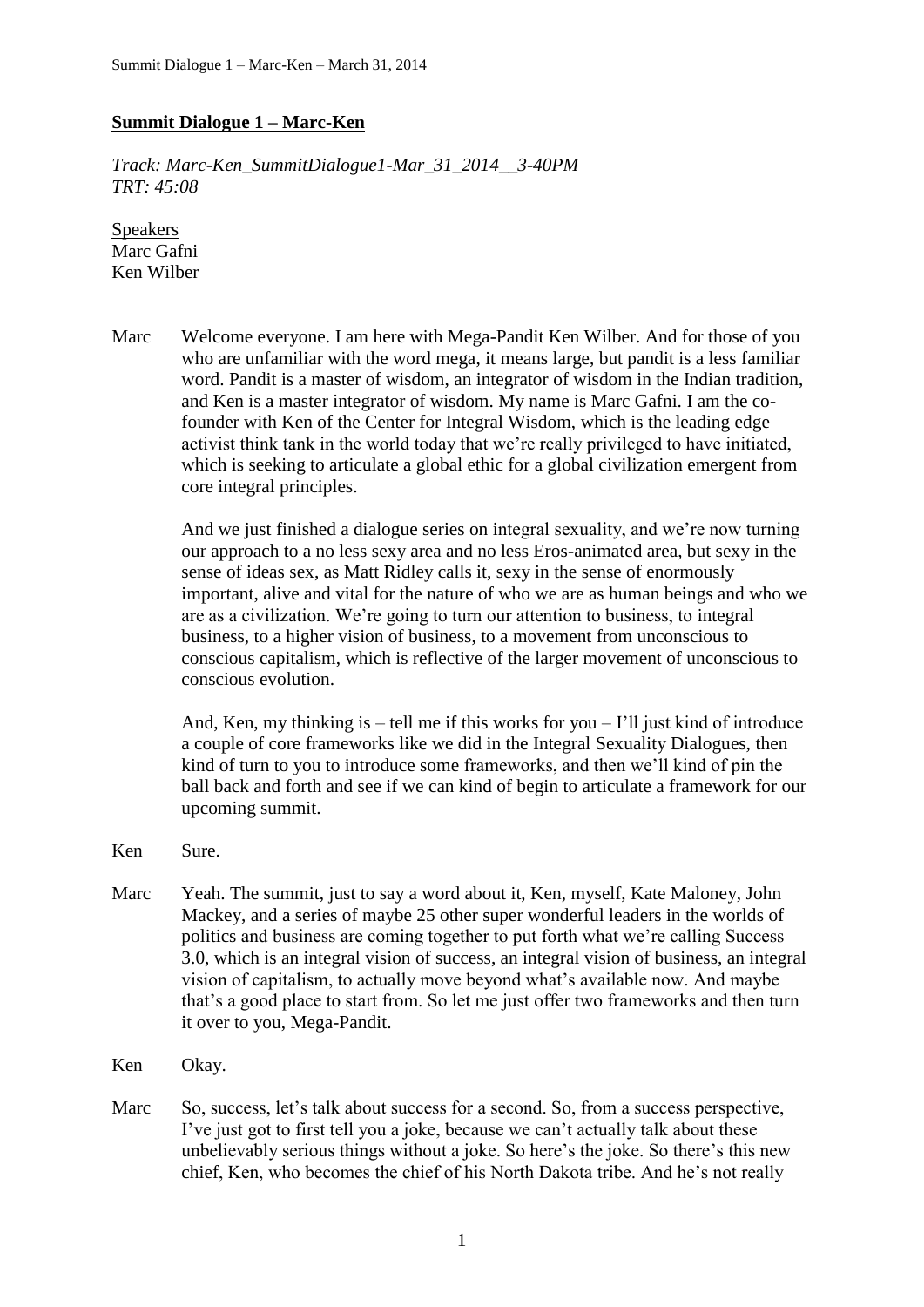that well-versed in the old ways. He's more of a new ways kind of person. So at the beginning of the winter the Indians come to him and they say, "Well, how much firewood should we chop?" And he says he's not really sure. Of course his father, who knew the old ways, he would kind of go into some interior shamanic trance and be able to access based on the old lineages, but he wasn't sure. So he says, "Well, just chop wood. It'll be enough." So they say, "Okay." This is the new chief. That's what he said. They chop some wood.

They come back a week later and they say, "But how much should we chop? Is it going to be cold?" Now, he doesn't know the old ways, so he figures, "Well, just come back tomorrow." And he calls the National Weather Service. The National Weather Service tells him, "I think it's going to be pretty cold. I think so. We've done all our tests. It's going to be pretty cold." He says, "Okay."

The Indians come back and he says to them, "Chop a lot of wood. It's going to be pretty cold." They come back a week later, the Indians, and they say, "But how much should we really chop? How cold is it going to be?" Now he's got his new idea. He knows how to handle this. He says, "Well, just come back tomorrow." He calls the National Weather Service again. "How cold is it going to be?" They give him their best predictions. He tells the Indians, "Chop a lot of wood."

Finally they come back a third, final time. "How much should we chop?" So he calls the National Weather Service again, and he says, "Okay, like how cold is it going to be?" They say, "It's going to be a *really* cold winter." He says to them, "But how do you know?" "Well, the Indians are chopping a shitload of wood."

So when you look at this joke you actually get that we've got three periods of history here: premodern, modern and postmodern. Premodern is the old ways, the old lineages. Modern is the sciences, the National Weather Service. And postmodern is the joke itself, which makes fun and basically claims there are no true sources of knowledge, either premodern or modern. It's all a kind of circular joke which is context-bound, which you expose through laughter.

- Ken Right.
- Marc So actually in this joke you've got the premodern, modern and postmodern period, and in some sense that's actually mirrored in approaches to success.
- Ken Yeah.
- Marc In other words, the premodern world has its success literature, and it might be the Koran, it might be the Bible, it might be the Upanishads, but these are actually versions of success literature. They actually map what a successful life looks like in accordance with premodern principles, many of which we in an integral world fully accept as we transcend and include up the evolutionary chain of knowledge, but it's clearly premodern.

So, for example, if you were gay you would clearly be unsuccessful from a premodern perspective. You'd be in very big trouble. If you were universal you may also be in trouble if you were living in an ethnocentric context. And if you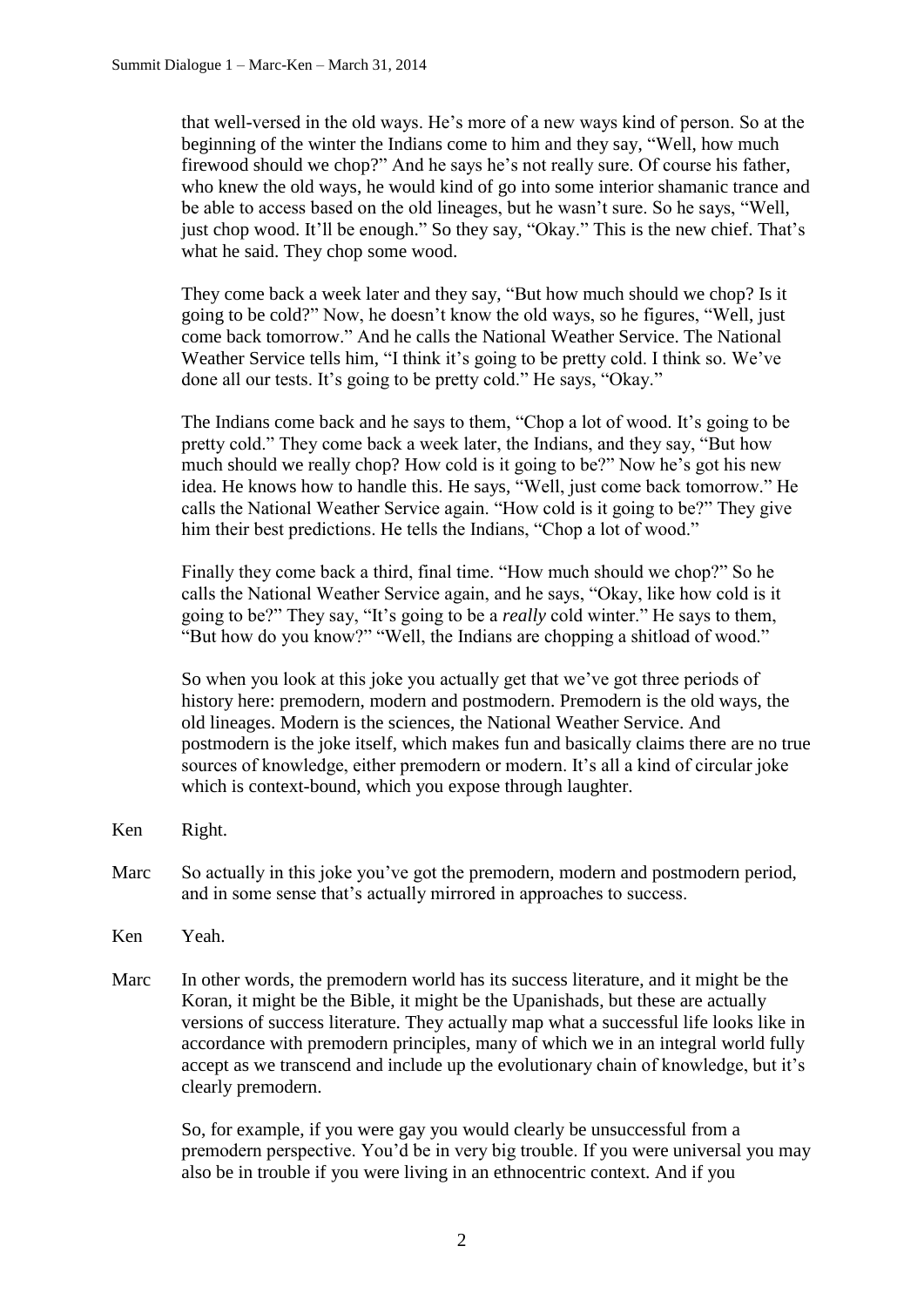challenged the divine right of kings you might be put to death. So there'd be a lot of things that could make you profoundly unsuccessful, but we clearly do have a success literature, which is deep and nuanced and profound and premodern.

The modern world produced a success literature, which is about achievement. It's about taking care of your family. It's about being loyal to your country and patriotic. And it's got a lot of really important values about being rational. So there's a modern success literature.

Then of course the postmodern success literature is there's no such thing as success. It actually rips apart, it laughs at both the premodern and the modern version, and basically says it's all context-bound anyways, there is no real success, and kind of reduces everything to a kind of relativistic heap lacking, as Wilber points out – you can read him some time – any sense of being a whole. So that's our postmodern success literature.

So we now need to move to a place where we have an integral success literature. How do we actually integrate the best premodern, modern and also accept the postmodern laughter and its context undermining of certain objective frameworks and its integrating of evolution? How do we begin to kind of accept and integrate a kind of post-postmodern, a kind of integral success literature, A? And then, B, we want to then apply that to business in particular.

But perhaps we might begin in this first dialogue really just looking at this issue of success. What's a vision of success that we might be able to articulate, which is Success 3.0, in other words the next vision of success that's emergent from integral wisdom? How does that sound for a framework?

- Ken Excellent!
- Marc Awesome! Take it away, sir.
- Ken Oh, I'm up.
- Marc That would be me... on this recorded dialogue with several thousand people on it, yes. Go ahead.
- Ken Yeah. Well, it's pretty straightforward in an introductory sense to say what is successful from a general integral perspective, and what's successful from a general integral perspective in virtually any area are approaches and ideas, visions, practices and so on that are as comprehensive and as inclusive as possible. So if we are drawing a map of the Rocky Mountains and we want to fly over the Rocky Mountains and don't want to crash into it, of course we don't want to confuse the map with the territory – we all know that – but at the same time we don't want to have a completely screwed up map. A really narrow, partial, inaccurate map will get us crashed into the Rocky Mountains.

And what is interesting, of course, is that the continuing evolution of humans has simply continued to expand consciousness, expand perspectives, increase capacities, and make more and more dimensions of reality more and more apparent and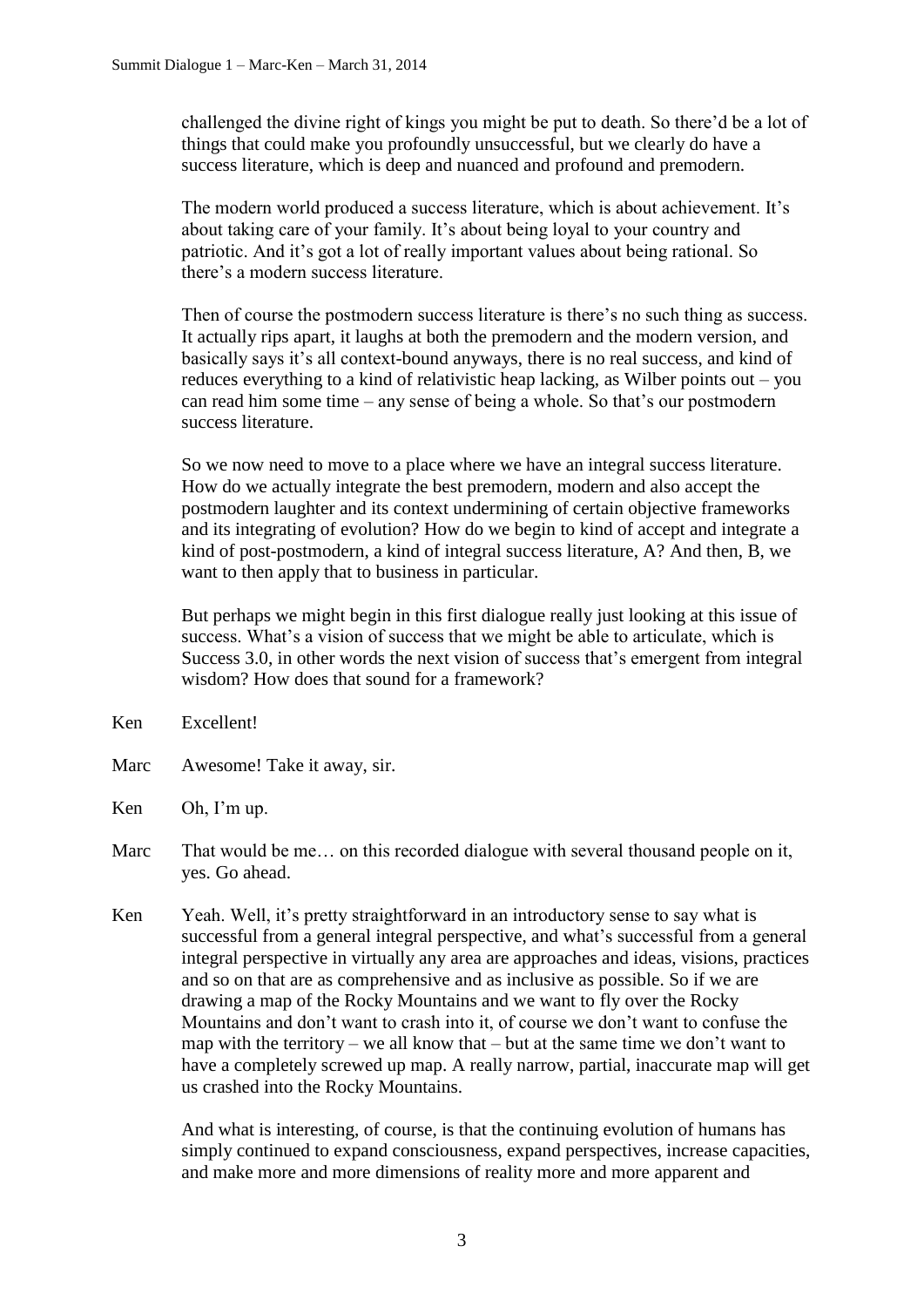obvious to human beings. So, I mean even 500 years ago, if you think about what humanity actually knew about the world that it was living in compared to today, estimates show that somebody 500 years ago learned as much information in their lifetime as a person today does in a single day.

## Marc Wow, unbelievable!

Ken It's just overwhelming. And one of the really extraordinary things is we can look at certain areas that have become prominent after the discovery of evolution, such as the idea of development or growth in general. Virtually all the premodern and even early modern views of the world had essentially an unchanging static world. For the premodern traditions, everything that existed, every animal species, plant species, every rock, every item was essentially an idea in the mind of God, and so that's where species came from, and that's where humans came from, and so on. And those weren't changing, because ideas weren't changing. God just simply had an idea of the universe, created it, and that was that.

Then increasingly we started to understand that there was actually a lot greater lengths of time involved in evolution, much more than suggested by the Bible, which was by counting up generations it was estimated that the world was like 4,000 years old, something like that. And then all of a sudden we understood millions and eventually billions of years, and during that period, the farther we looked back the more we saw evidence of earlier less evolved, less developed, less complex beings.

So as we go all the way back to the Big Bang what we get coming into existence initially are just some of the absolutely most fundamental physical particles. There are no living systems and no biology. There's no mind in the sense of conscious ideas or concepts and so on. There's certainly no self-realized souls or self-realized Spirit. It's just insentient strings, quarks, eventually coming together into atoms. Atoms eventually came together into molecules. In a really stunning step, a large number of very sophisticated long-string molecules came together in one location, a cell wall dropped around them, and living cells came into being.

It's just staggering, unbelievable. The chance of that being random mutations or anything like that is absolutely astronomical. There's a force, a self-organizing force of creative Eros that lines the fabric of the universe from day one. You don't even get a chance for Darwinian evolution until you have sex. There was a lot of evolving, creative, novel emergence that went on before there happened to emerge and evolve sex. So it was the same Eros operating there. Of course when it hits sex it reaches a new way of developing and evolving and growing, and so we see that.

And then it hits human beings, and all of a sudden human beings are undergoing growth not only in the physical dimensions, but in their interior dimensions, which have become increasingly conscious, increasingly aware, and so culture and individual psychological beings are undergoing growth and development and evolution themselves. And then at one point several hundred years ago evolution became conscious of itself, and we really moved into the modern era, and that was dominated increasingly by the notion of an evolutionary unfolding, a growth and developmental unfolding. And so we started to study that.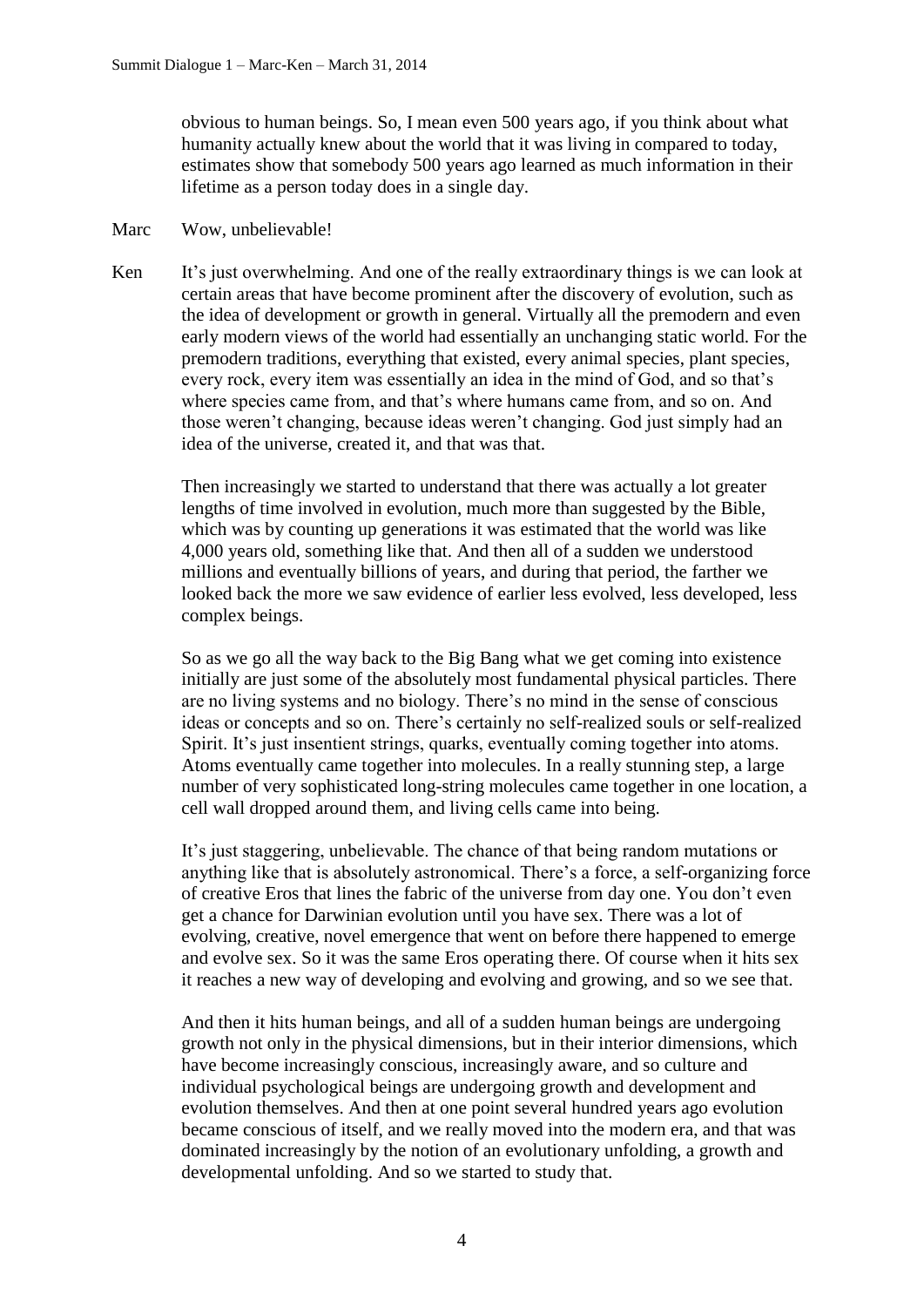And essentially everybody who studied human growth and development found, at least in the past hundred years or so, that human beings had on the one hand a series of multiple intelligences, and that's recently been particularly emphasized, of course, with Howard Gardner's well known work on multiple intelligences, and most people know what the phrase 'multiple intelligences' means, which is that we don't have just one type of intelligence, cognitive or IQ.

We have emotional intelligence. We have moral intelligence. We have aesthetic intelligence. We have intrapersonal intelligence. We have interpersonal intelligence. We have kinesthetic intelligence. We have musical intelligence. We have mathematical intelligence and spiritual intelligence, among others. And as different as all of those are, we've also found that they all grow or develop to the same basic levels of development. So we have multiple developmental lines going through the same developmental levels, and that's been a huge breakthrough in our understanding.

Human beings were also aware of another type of development that they can go through, and whereas multiple intelligences and levels of development, those levels referred to structures of consciousness, whereas this other type of development referred to states of consciousness. And states are something you can directly immediately be aware of. So we're in small states of joy, happy, sad, etc, on an ongoing basis, but then there are sort of big states, like waking state or dreaming state or hypnotic state or deep dreamless state.

The wisdom traditions add something that in Sanskrit is called *turiya* which literally just means 'the fourth' and the fourth is after the first three major natural states of consciousness, which are waking, dreaming and deep dreamless sleep, and then the fourth, *turiya*, is witnessing or pure radical infinite awareness, itself empty or unqualifiable, but aware of all of the objects that are emerging, whether those are waking or gross objects, dream or subtle objects, or deep formless or causal objects.

And then beyond even *turiya* is *turiyatita* and that actually means a union of that emptiness/witness with all form. That generally is referred to as a non-dual stance, and we see that essentially in most of the world's sophisticated branches of their own religion. Virtually all of them have some sort of non-dual school, and the nondual schools all essentially maintain that the individual human soul has what the Sufis call a supreme identity with God. So soul and God are one in godhead, and that oneness, the discovery of that not-twoness is the ultimate summum bonum of human existence.

And that involves state development, and if you look at the great meditative systems around the world, most of them have essentially similar stages that they describe, going from kind of a gross state of random thinking, so-called monkey mind, oriented towards gross material realm of money, food, sex, and so on. And then as you sit and simply watch that mind in an introspective, meditative or contemplative fashion, then sooner or later that gross mind dies down and subtler images and audible illuminations and luminosities and deity forms start to appear, the whole subtle realm.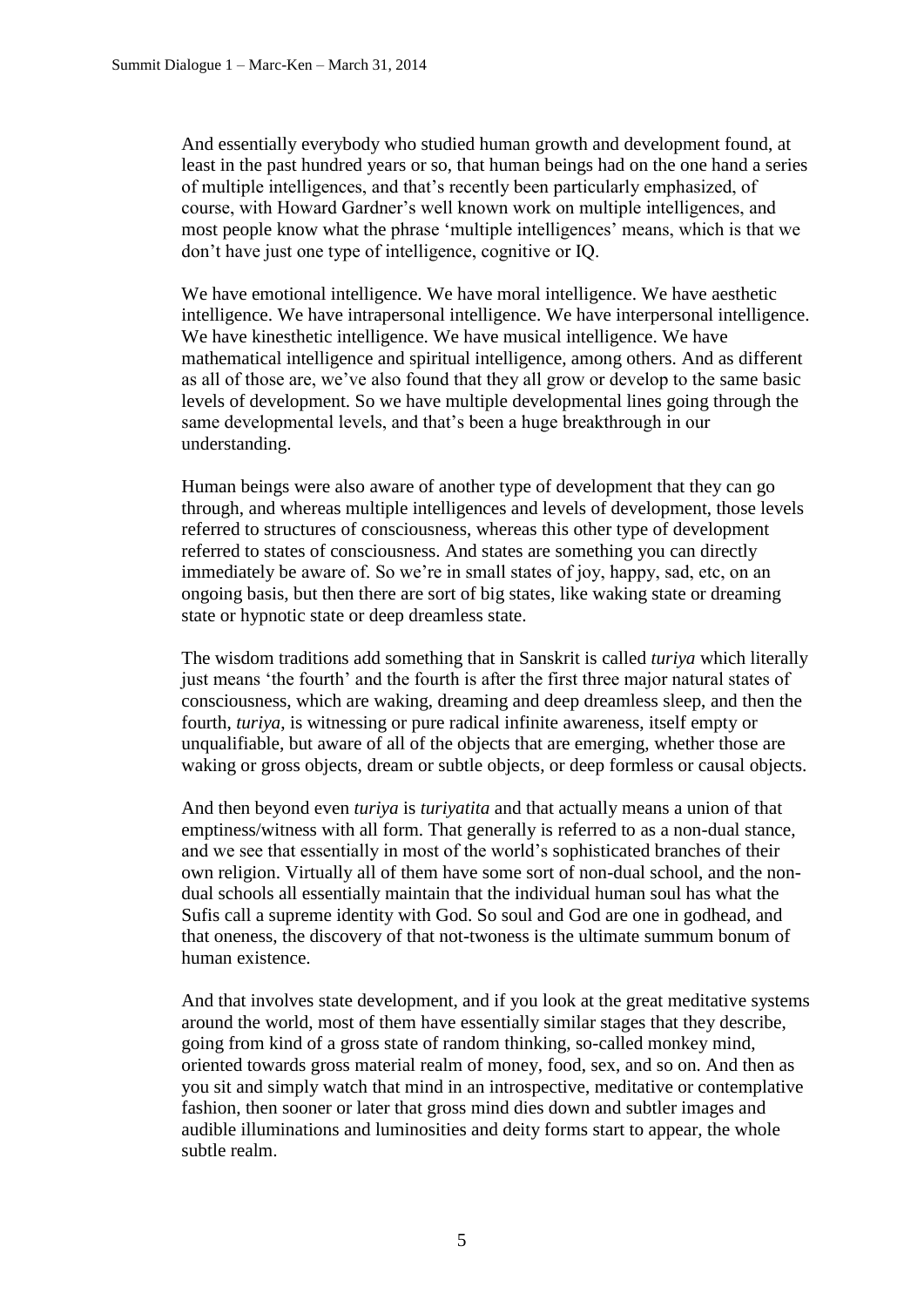And as you continue to watch that you might even move into the realm of formless unmanifest awareness, which is simply being aware of the primordial uncreated, unmanifest Ground of Being. And you can even continue and wake up to the source of self-awareness itself, one's own True Self or Unique Self. And beyond even that one can recognize the actual identity of this observing witnessing self with all of manifestation, so oneness with the entire universe and a unity consciousness, one with absolutely everything that's arising, moment to moment. And that is simultaneously a liberation, a great freedom from being identified with this individual body-mind, which essentially arises, suffers for a while and dies, so this awareness of one's supreme identity is also a great liberation and a great ultimate realization of an ultimate reality. And that has to do with states.

Now, the structure development – and then we'll more quickly get into business – you can't see structures easily by simply introspecting the way you can the states. When you have a state experience you know it, because it's what's conscious. It's right there. You're aware of it. You're immersed in it. You can't miss it. But structures are more like the rules of grammar. So everybody who's brought up in let's say English-speaking world will learn to speak the language more or less accurately, and they are in fact following dozens and dozens and dozens of grammar and syntax rules. None of them can actually sit down and write out what those rules are. They really don't even know they're doing that, but they do, they follow those rules implicitly. So they're following these structures.

Marc That's a great analogy.

Ken And what developmental psychologists in the west have found is that humans, all these multiple intelligences go through these stages or levels that are like levels of grammar. There's an actual deep structure to each of the stages that a multiple intelligence goes through, but a person is rarely ever aware of what those levels are. And what they involve, as you look at all the multiple intelligences, is they involve different values, different ideas of ethics, what's right, what's wrong, different worldviews, different motivations, different needs, and so on, and these turn out to be overall completely different worldviews or even different worlds.

So we can use a little variation on one of the pioneering developmentalists, Jean Gebser, who was one of the first to examine these overall worldviews and stages of grammar, so to speak, and he named them  $-$  and I'll just give a little variation on it  $$ but his names were archaic stage, to magic stage, to mythic, to rational, to pluralistic, to integral. So what that means, for example – and we have abundant evidence for all of these – if you look at the cognitive line of intelligence, that there's an archaic cognitive, a magical cognitive, a mythic cognitive, a rational cognitive, a pluralistic cognitive, and an integral cognitive. If you look at emotional development, there's an archaic emotional stage, there's a magic emotional stage, there's a mythic emotional, a rational emotional, a pluralistic emotional, and an integral emotional.

So those different levels of worldview, values, needs, drives, motivations, turn out to be profoundly important. We can look at our culture wars, for example, and they are made precisely of three of the most prevalent of those levels of development, namely the mythic or traditional values which believes in fundamentalist religious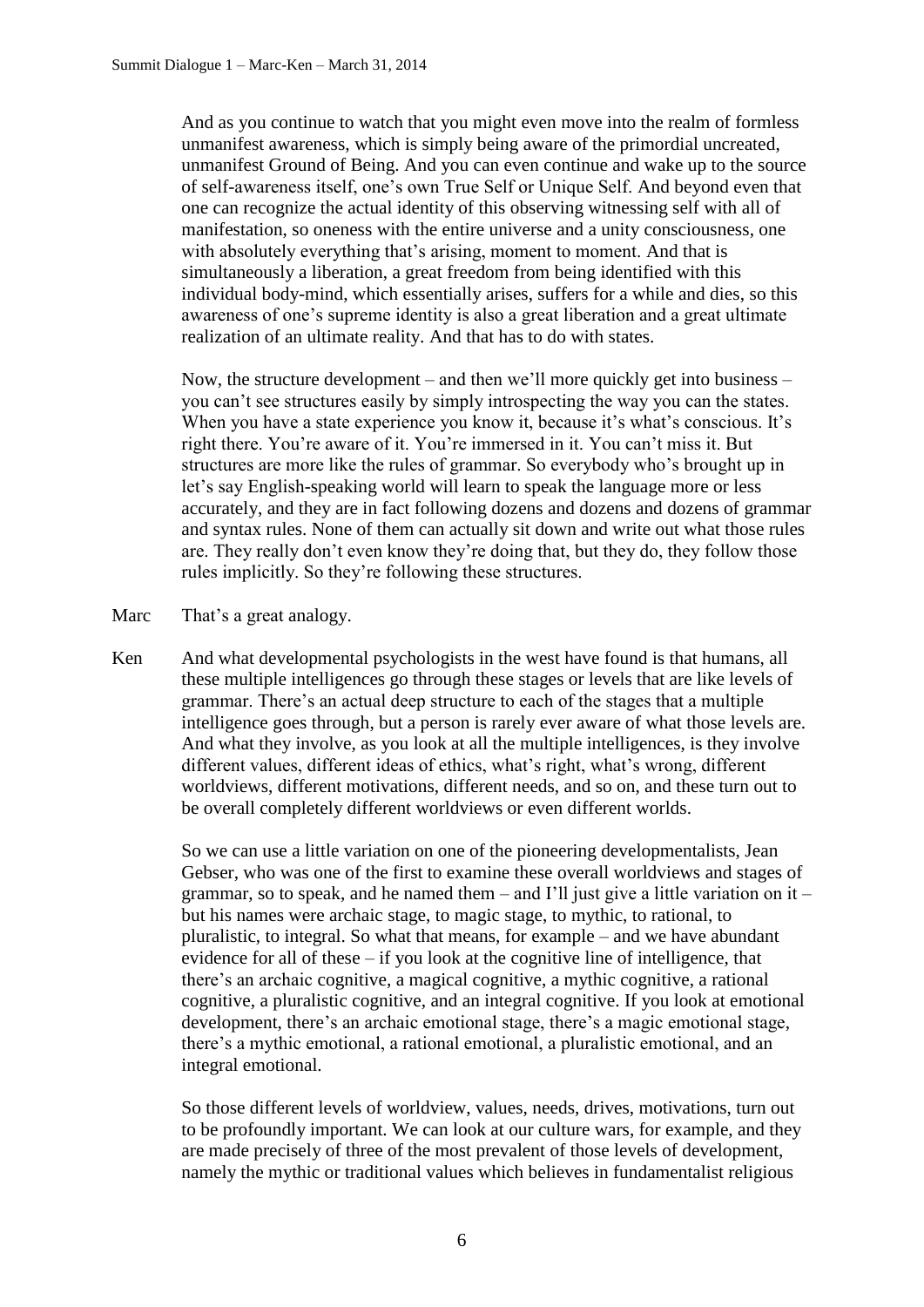orientations and family values, etc, and that's common in the so-called traditional or premodern value structure. And then the next major level, the rational, is the modern, the level of achievement and excellence, and scientific evidence and proof. And that sort of achievement, excellence, meritocracy, rational-driven level is the level that was at the heart of modernity itself. It first became a major stage of development in the Western Enlightenment, and has continued to be probably the single most common level of development in the western world, around 50% of the population coming in at that level.

And then in the 60s there emerged the level after rational which is pluralistic, and that marked the postmodern. And pluralistic is a level of multicultural sensitivity and environmental concern and real concern with marginalization, wanting to make sure that we try and include as many people as possible. It drove the civil rights movement, and is still at about 20-25% of the United States population. It's still sort of the leading edge. Most humanities and most professors come out of that stage of development. Most progressive liberals come from that stage.

But we're also on the very verge of an emergence of the next and generally highest level so far, which is referred to as systemic or integrated or integral or integralaperspectival. One of the early developmental pioneers, Clare Graves, as he was studying these, and he came up with those first levels in his own terminology, he was studying value systems, and so he came up with archaic, magic, mythic, rational, pluralistic values.

And then he found a very small percentage of individuals at a stage that almost didn't make any sense at all, because what marked all of the earlier stages, which were grouped together and referred to as first tier, is that each of those levels thought that its truth and values were the only real truth and values in existence, and that of course is what we see in the culture wars. The whole point of the traditional values and the modern values and the postmodern values is that each of them thinks that they are right and everybody else is wrong.

Well, the integral stage, which he started to call second tier, it found that there was some value, some truth, some significance to all of the previous stages, and that an overall worldview, in order to be complete, had to include them all. This also meant that the individual at that stage was starting to find a completeness and a fullness in their own being. Graves called it a monumental leap of meaning, and that monumental leap of meaning is right where the leading edge of evolution is today.

So what we're starting to see in rare cases, but in virtually every major area of human existence, is we're starting to see a small percentage of the approaches in those areas, whether it's medicine, government, business, politics, art, psychotherapy, psychiatry, you name it, we're starting to see systemic or integral or integrated approaches, and they are starting to emerge. And they are having a small but significant and fairly rapidly growing impact, and they're having an impact because they work better, they're more inclusive, they're more effective, and they're more efficient. They're also simply more accurate.

Marc I'm going to jump in for a second, because that's such a perfect place. Instead of going to business now, I want to make a suggestion that we now just kind of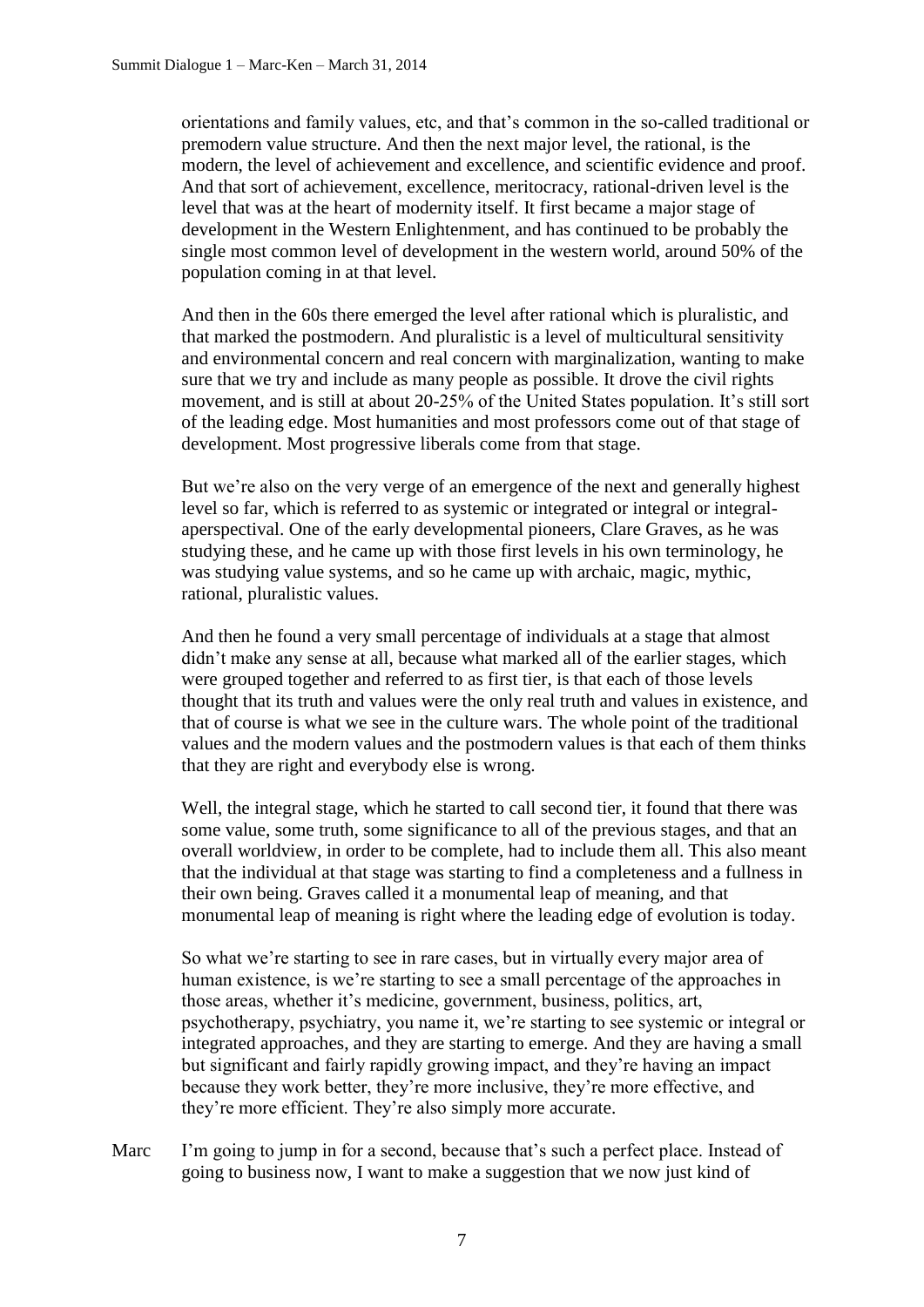naturally reflect this back on success, because so far in the integral model you've talked about a lot of the model, but you've really focused on states and structure stages of consciousness. You haven't gotten to types yet. You've talked about lines, you've talked about states, and you've talked about structures. We haven't gotten yet to types and we haven't yet gotten to quadrants. So far, so good?

- Ken Yeah.
- Marc So just here, just so people can have kind of a bite-sized piece, just letting everyone know on the call, Ken could go on for about another six hours with fascinating… but I'm just kind of having mercy on you so you can actually absorb what he said so far. So I just want to, with your permission, Mega-Pandit, kind of reflect this back into the world of success. So therefore implicitly you've of course offered, just from the perspective of lines and of states of consciousness and of structures, a new vision of success.

So, first, you can't be successful if you're only in one line of development. You need to actually be across a series of lines. And you might be successful in one line and unsuccessful in another, and because you're successful in one you can't hijack and claim that you're successful in others. So, for example, let's say a person's really successful in the enlightenment line, and we're defining the enlightenment line in the old way. It means you have a spacious awareness of non-dual consciousness, of the seamless coat of the universe that you're identified with, as you described so beautifully earlier. So you're successful in that line.

Then you say, "Well, because I'm successful in that line, let me give you really good business advice." Well, it doesn't work, because these are two different lines of development, and by actually parsing out individual sets of criteria, validity tests for success in every line of development, we actually prevent one line of development from commandeering the other lines, because we're actually demanding independent standards for success in every line. Is that fair?

Ken That's correct. That's particularly true in the issue you mentioned, because that enlightenment line isn't just a line. It's an entire different axis of development, namely state development. In the multiple intelligence line we also find a spiritual development that's occurring, but it's referred to as spiritual intelligence, and spiritual intelligence was first mapped out, for example, by James Fowler, and he found, again, that there were essentially archaic, magic, mythic, rational, pluralistic and integral levels of spiritual intelligence.

> What's the difference between spiritual intelligence and enlightenment or states? Spiritual intelligence, again, is this grammar of the map that you have of spiritual reality. So it tends to be the ideas you have about spirit, what you consider to be ultimate concern, how you think about these.

Marc With a lot of ramifications in practical areas. So, for example, in Fowler's map how you deal with uncertainty would be a great litmus test for which one of these levels of spiritual intelligence you're at.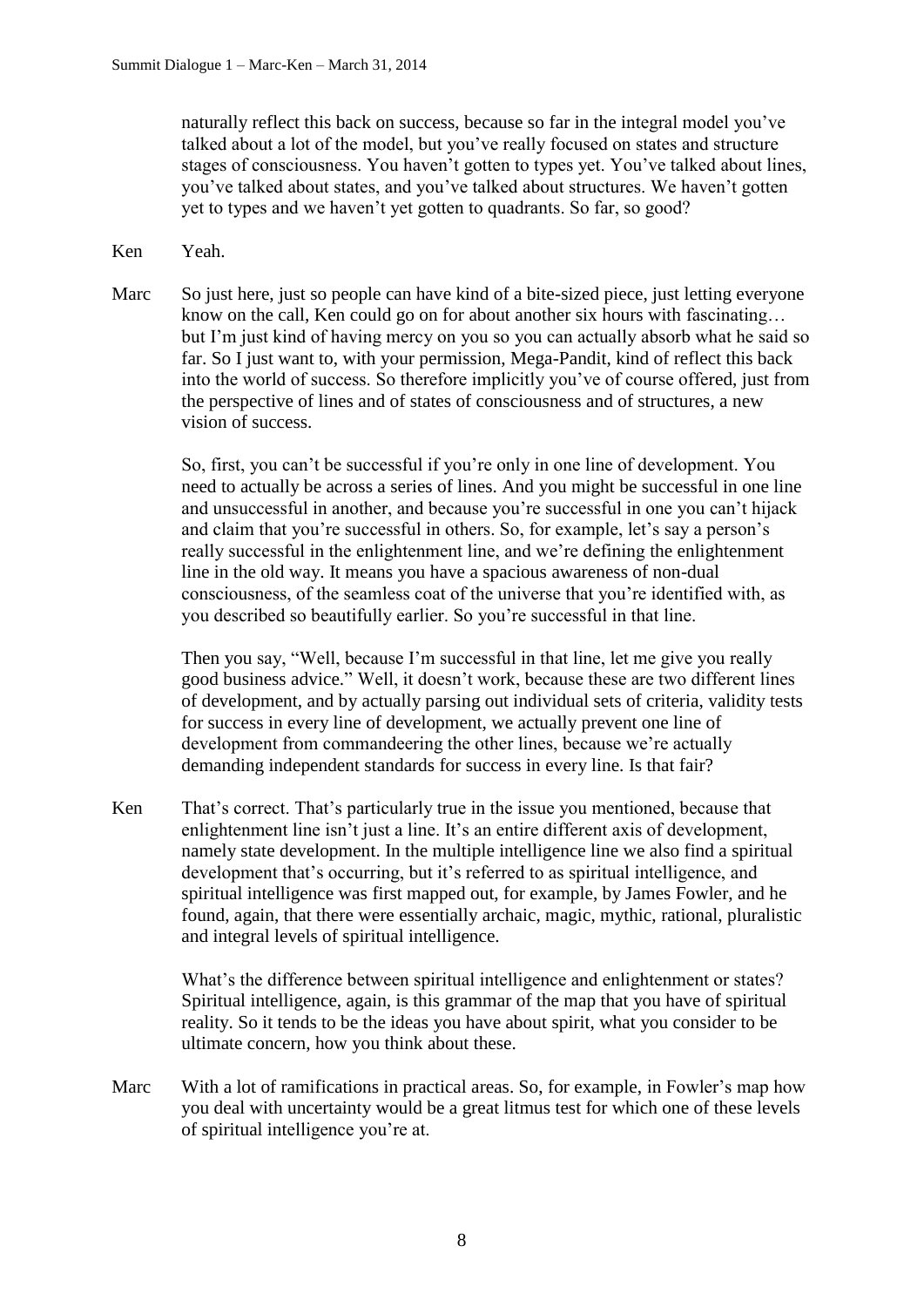Ken Exactly right. And so in a sense what these multiple intelligences and lines are dealing with in almost every case is how we grow up in our understanding of those areas, so how we grow up cognitively, how we grow up emotionally, how we grow up morally, how we grow up aesthetically, and so on, whereas state development is how we wake up, how we actually get to not just an intellectual understanding of Spirit, but a direct immediate first-person experience of identity with Spirit, with ultimate reality itself.

> And virtually all of the great traditions that have a path of great liberation, a path to enlightenment or awakening or Metanoia, maintain that that experience of ultimate reality makes all of the previous levels, realms, dimensions of reality seem to be merely relative and, if considered apart from Spirit, to be actual illusions, the realm of *maya* or *samsara* or the fallen realms. And so not only are the spiritual line, you can be good in that, but you still might not be awakened, you still might not have state development. And either one of those doesn't guarantee success in the other line.

- Marc Exactly. So, in other words, here's the paradox. I could be incredibly talented in the awakening line. I could be profoundly awakened and spiritually stupid.
- Ken Yeah, exactly.
- Marc That's an enormous paradox. And I want to kind of really hold it here for this week, and next week get to quadrants and types, and *then* get to business so we can actually parse out this vision of integral success in a very, very clear way. So let me just try and re-articulate it for a second. So I can be enlightened in the classical definition, meaning I have a genuine awareness of, a Sufi way of saying it, my supreme identity with the godhead, or I experience in a more kind of Buddhist sense the Ground of Being that's not separate from me a.k.a. my Buddha nature, or in Kabbalistic terms my *yesh* (my relative embodied sense) is identical with my *ayin* (my infinite sense).

I can have that genuine experience. I can truly know that, and at the very same time I can be a fundamentalist who is bound to a position which says that I either need to convert, or, when I can get away with it, maybe even do worse to anyone who doesn't believe in my faith structure. And as you've pointed out, 70% of the world lives in that structure.

- Ken Yeah.
- Marc So only by disambiguating and, Ken, really the purpose of this dialogue was to allow me an opportunity to use that word – only by disambiguating between states a.k.a. waking up, and structures, growing up, in all the multiple intelligences do we really establish a vision of success. I need to actually be independently successful in each of the lines of development. I can't claim success in one line gives me rights in another line, which is really, really important. And I can't claim that success in growing up – structure stages of development – gives me success in waking up. And within growing up, again, as you say, I can grow up in moral consciousness, but I've also got to grow up in cognitive consciousness, and I've also got to grow up in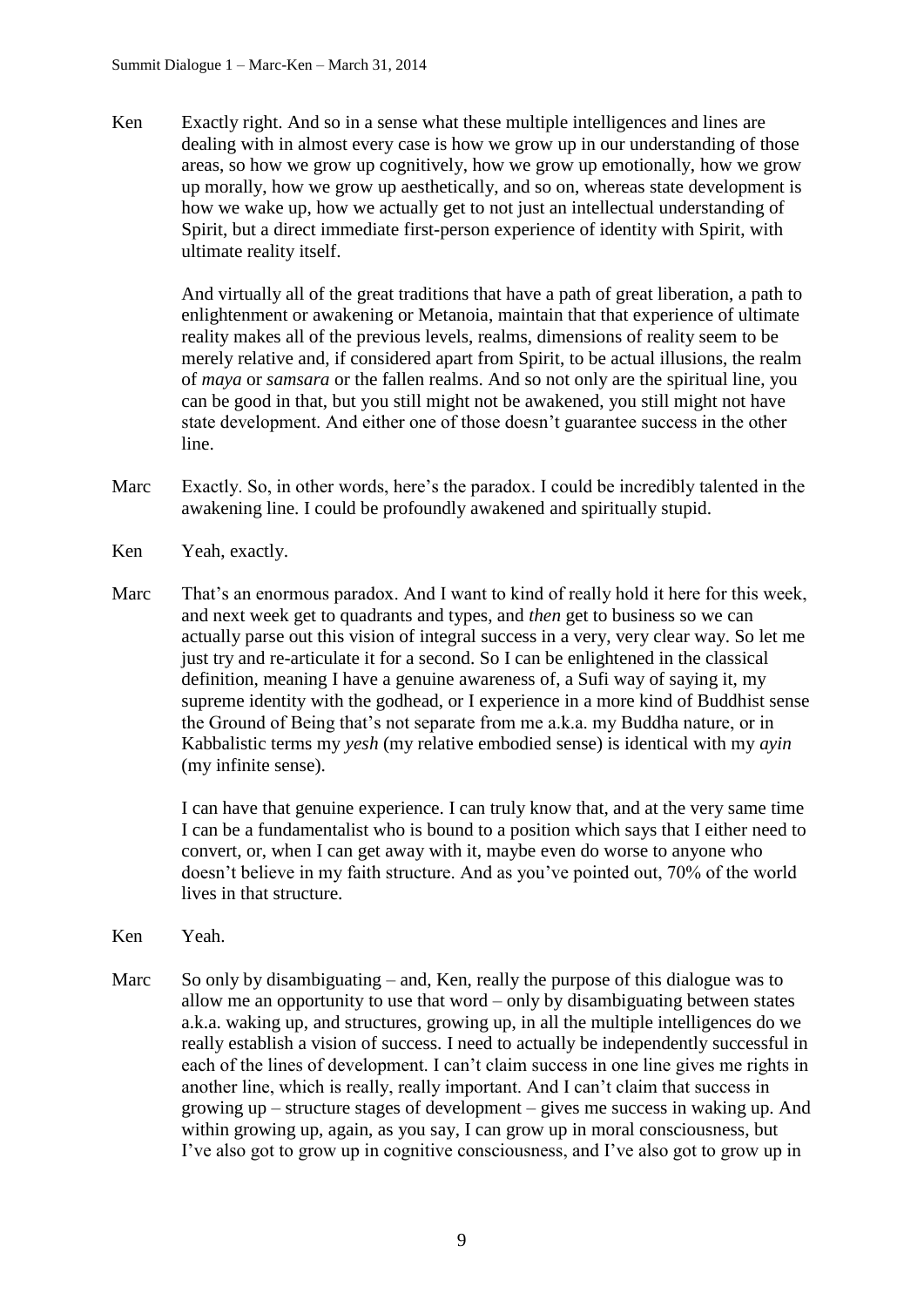psychosexual consciousness, and I've also got to grow up in creative consciousness, etc.

So if you put these together, we've actually mapped a new vision of success that actually wasn't available to the great traditions. Just generally – and let me just take a look for a second, Mega-K, at the premodern, modern and postmodern move – the premodern move, whatever your basic vision was of waking up or obedience, piety, that was considered success, and those people therefore had rights in other areas in other lines of development.

So, in other words, if you were really good at waking up or you were really good at fulfilling whatever the pious obligation was, then that gave you ecclesiastical authority in areas of the cognitive, for example. So, for example, science, you might have authority over science. It might give you authority in prescribing things in the psychosexual realm. So, in other words, success in one area in the premodern era actually was used by people to arrogate to themselves the ability to legislate in areas outside of their realm of success.

- Ken It's the standard example of the church fathers not even having to look through Galileo's telescope because they know what was there. The Bible told them.
- Marc Because we were so successful in the spiritual realm, that basically that success then hijacked the other realms.
- Ken Completely.
- Marc Now, of course the modern period did precisely the opposite. The modern period got really successful in the techno-cognitive scientific realm, and here the exact same reverse thing happened. Because we managed to put a person on the moon a.k.a. we were successful in that line of development, we then said, oh, and let us tell you about the interior nature of spirit. Well, that doesn't work. The fact that you can put a man on the moon gives you no authority in anything that has to do with genuine interior realms. And so what the modern period did is it got really successful in one realm, just like the premodern period, got intoxicated by its success in a particular realm, and didn't parse out or demand different standards of success in every line of development.

And then, finally, the postmodern realm – and, again, I'm just deploying it in terms of success – the postmodern realm was really successful in pointing out that actually there's a hermeneutic prism, a fancy word for there's a prism of interpretation, there's a lens through which we're always seeing the world. And that lens is culturebound, and that lens is relative, and that lens is connected to meaning and language, and all that stuff was invisible before. And the success of postmodernism in pointing out that everything is context within context within context therefore gave postmodernism the sense that it could also be successful in deconstructing any sense of interior knowing in, for example, ethics.

So each period got really successful in a particular way – premodern, modern and postmodern – one way of saying it, and therefore claimed that it was successful all across the board. Or, said differently, each line of development – another way of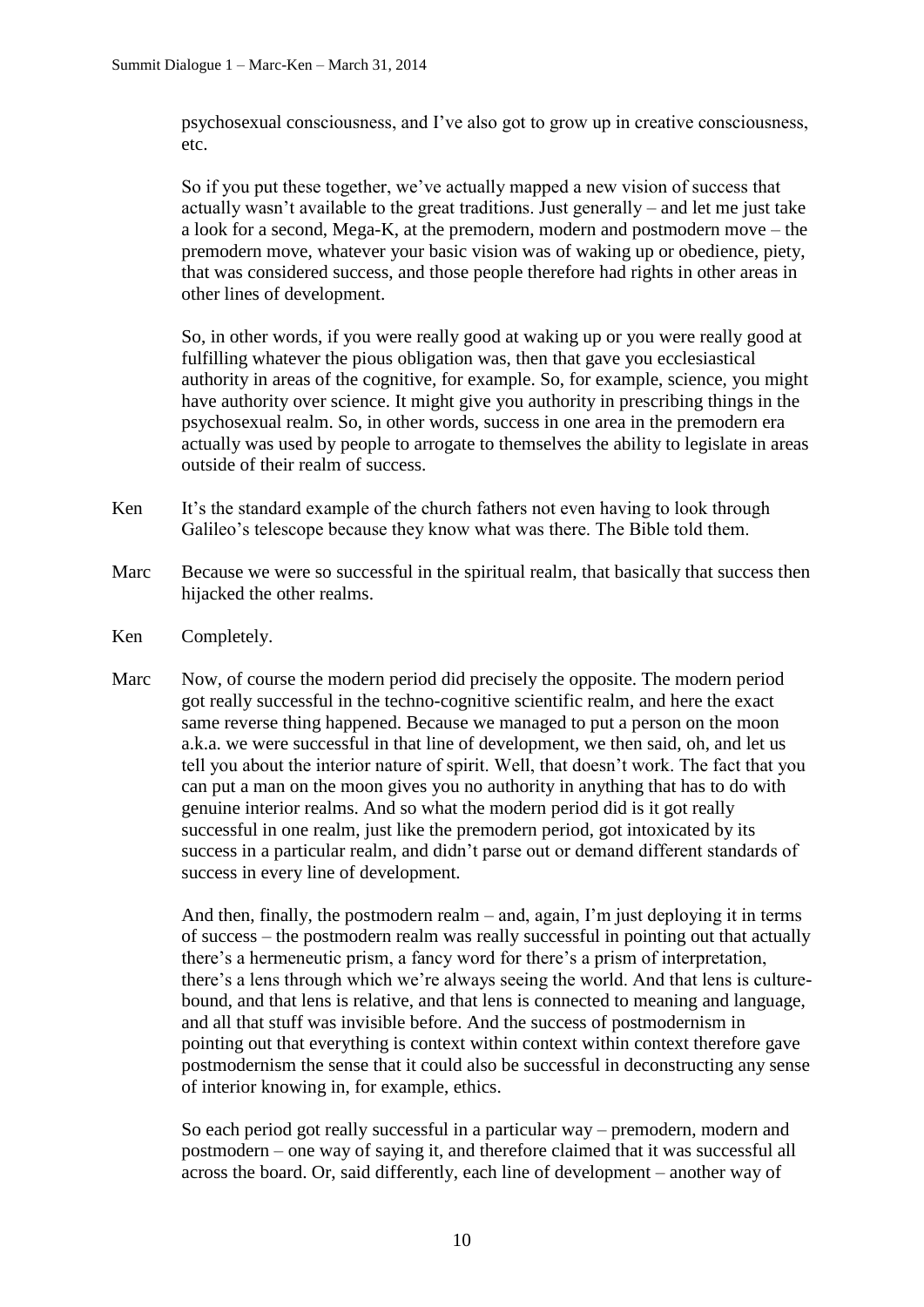looking at it – got really successful, and then claimed authority in other lines of development.

And so the integral view would be then  $-1$ 'm just in a certain sense recapitulating what you said and applying it, integrating with what we said in the beginning, to these three levels of success – so the integral view would be, to be successful, A, you require the highest state of consciousness available, meaning the best knowledge of the true nature of what is available through practicing which yields states of consciousness; B, you've got to actually gather up the best knowing about success at each of the structure stages of consciousness in all the levels of development, because all of them are valid, and then integrate them in this larger vision of Success 3.0.

Ken And that sounds to some degree complicated, but the point is it's happening anyway. All of those areas are there. They're unfolding moment to moment. Every one of us has all of those, and we're either aware of them and therefore consciously engaging them, and that's incidentally why so many of the recent "paradigms" have the word conscious in the title – conscious parenting, conscious aging, conscious business, conscious capitalism – and we're either aware of them or we're not. And if we're not aware of them, they're still there and we get blindsided by them.

We also, not knowing about them, don't even know that if necessary and we have some lacks or limitations in those areas, we can practice in those areas. There are exercises and techniques for improving oneself in every single one of those lines through every single level of development. And that's part of, of course, what overall Integral Life Practices and Integral Transformative Practices are doing, is they're taking exercises from a half dozen of the most important developmental lines or multiple intelligences, and they're helping to move people through as many levels as possible, and also in many cases working with state development, so you can not only grow up, you can wake up.

It's generally the nature of all of those earlier levels, those first tier stages, that they do have what you can think of as an exclusivity orientation. So in premodernism it was indeed generally speaking the religious orientation, and whoever got the inside track on *that*, whenever that person said jump, you said how high? And the one thing you didn't want to do is mess with whoever it was…

- Marc No. bad idea.
- Ken From medicine man to the pope, who was the head of that thing, because you are dead meat. And then we get to the modern area, and as Weber pointed out, the modern era was marked by the differentiation of the value spheres, in other words, the good, the true and the beautiful were no longer mushed together and under control of one dominant force, the church and religion. They were actually differentiated into art and morals and science, and each of those was allowed to go their own way, making their own discoveries and so on. Modern science exploded.

And in the first hundred years the three of those tended to be fairly balanced, but with the increasing outrageous success of science, all of a sudden everybody wanted to be science. And so we had the whole period of positivism and the rise of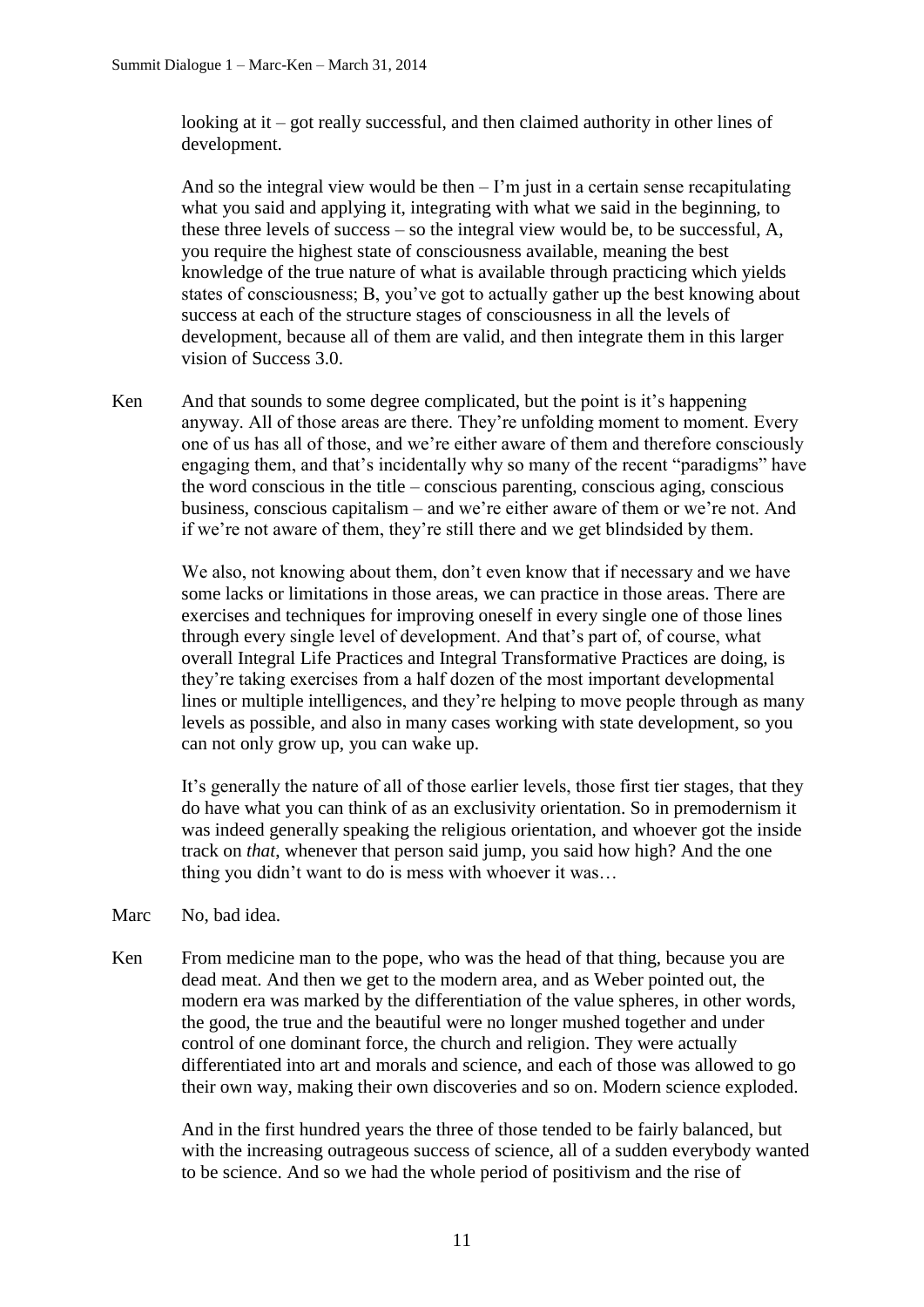scientific materialism and scientism, and because that's still coming out of first tier, essentially the scientific materialist view took over.

- Marc Because it was successful.
- Ken It was successful. And everybody wanted to be science, and every science wanted to be physics. So we had this massive reductionism going on, and we'll see that it actually involves quadrants and what that means, but that went on until the rise of postmodernism. Postmodernism, the name implies trying to go beyond modernism, so one of the first things that it started challenging was scientific materialism, and it did that by pointing out that all knowledge, as you pointed out, was contextdependent.

So, as one leading interpreter, Jacques Derrida, pointed out, you can summarize deconstruction by saying all meaning is context-bound, contexts are limitless. Now, because of that there is no final ultimate interpretation you can give. So truth becomes a matter of fashion, a matter of interpretation, a fad, skirt lengths. Science is no more real than that. Skirt lengths go up, they go down. Who knows why? But they certainly don't have anything to do with truth.

So postmodernism actually got itself locked into a particular quadrant, which as we'll see is the cultural, interpretive, intersubjective context, meaning mutual understanding quadrant, and claimed that that alone created everything. So it was a social construction of knowledge, and a social construction of this, and a social construction of gender.

- Marc And here again postmodernism was successful, meaning it pointed to things that no one saw before.
- Ken That's right.
- Marc All of a sudden people realized, wow! So my suggestion, with your permission, is let's hold here, give people a chance to kind of absorb, and let's pick up next week exactly at this place of the differentiation of value spheres, the good, the true and the beautiful, and then from there really move into quadrants and types, and show why they're essential. So, everybody listening, this week we did structure stages of consciousness (growing up). We did waking up (states of consciousness). We did lines of development. And we began to show why in order to have an integrated vision of success, integral success, Success 3.0, you actually need to integrate success according to each structure stage of consciousness, in every line of development, and accessing the greatest possible number of states.

We just began talking about these three lines called the good, the true and the beautiful that Ken just began to unpack, which is going to lead us to two other key dimensions of success, which are quadrants and types. And we promise – I think we promise, Ken – that next week we're going to give you specific examples of why you need all of these to be successful, why without them you're actually stuck. Does that sound like a good place to hold and let people absorb for the week? What do you say, sir?